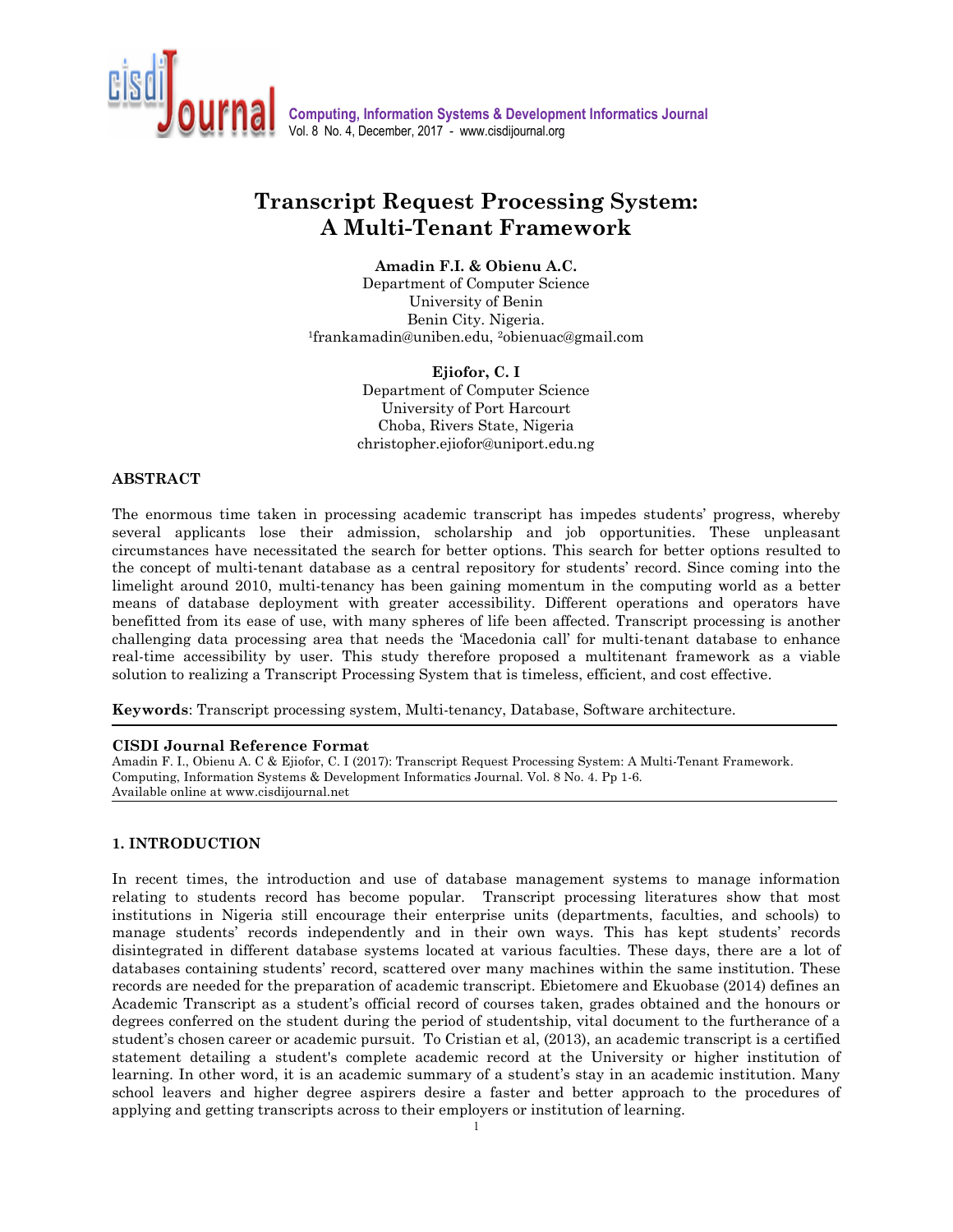

**Computing, Information Systems & Development Informatics Journal**  Vol. 8 No. 4, December, 2017 - www.cisdijournal.org

However, the process of gathering, summarising and reporting student's academic transcript is becoming cumbersome. This is because the needed information to process student's transcript is scattered across multiple isolated information islands in a sea of computers and database systems, thereby, making it difficult for transcript officers to access applicant's record when needed. Moreover, they have to visit the applicants' department before they can have access to such record, since there is no common, standardised procedure for capturing, processing and storing this information. This makes the transcript processing susceptible to unnecessarily delayed in the process, as well as, difficulty in locating and accessing the needed information from multiple isolate databases containing students' records. On the other hand, this impedes students' progress, whereby several applicants lose their admission, scholarship and job opportunities.

As innovation and creativity continues, software developers continue to build applications that require new ways of accessing and manipulating data, which will aid to reduce cost of maintaining these databases, as well as minimize the time taken to process students' transcript. It is against this background that the researchers proposed the need to adopt an architectural framework that will provide for better management platform. This can be greatly achieved by consolidating the transcript system using the concept of multi-tenancy.

## **2. THE CONCEPT OF MULTI-TENANCY**

Software as a Service (SaaS) constitutes a fast-growing business model for the sales of software that is based on the principle of outsourcing. With Software as a Service, a service provider hosts an application or software on its infrastructure and delivers it as a service to several tenants. According to Olumuyiwa et al. (2015), A Multi-Tenant Database (MTD) is a way of deploying a Database as a Service (DaaS). It refers to a principle where a single instance of a Database Management System (DBMS) runs on a server, serving multiple clients (tenants) as depicted in figure 1. In other words, it is a database architecture that allows multiple databases (pluggable databases) to be consolidated into a container database without changing their applications. Multi-tenancy provides the benefit of managing these multiple databases as a single database, and yet retains the isolation and resource prioritization of individual databases and DBMS service can also be out sourced for some reasons that are obvious to the tenants. The concept of Container Databases (CDBs) and Pluggable Databases (PDBs) is a new concept, and is fundamental to providing the 'missing link' in database consolidation (Morle, 2013; Amadin and Obienu, 2015). A CDB can contain one or more PDB, and a PDB is the actual 'database' from the viewpoint of the application. PDBs can be plugged into and unplugged from CDBs using simple commands, and they can be cloned and moved to other CDBs. All the PDBs that are plugged into a CDB share a single instance and can be resource-managed by a single set of controls within the CDB.



**Figure 1: Multitenant Database**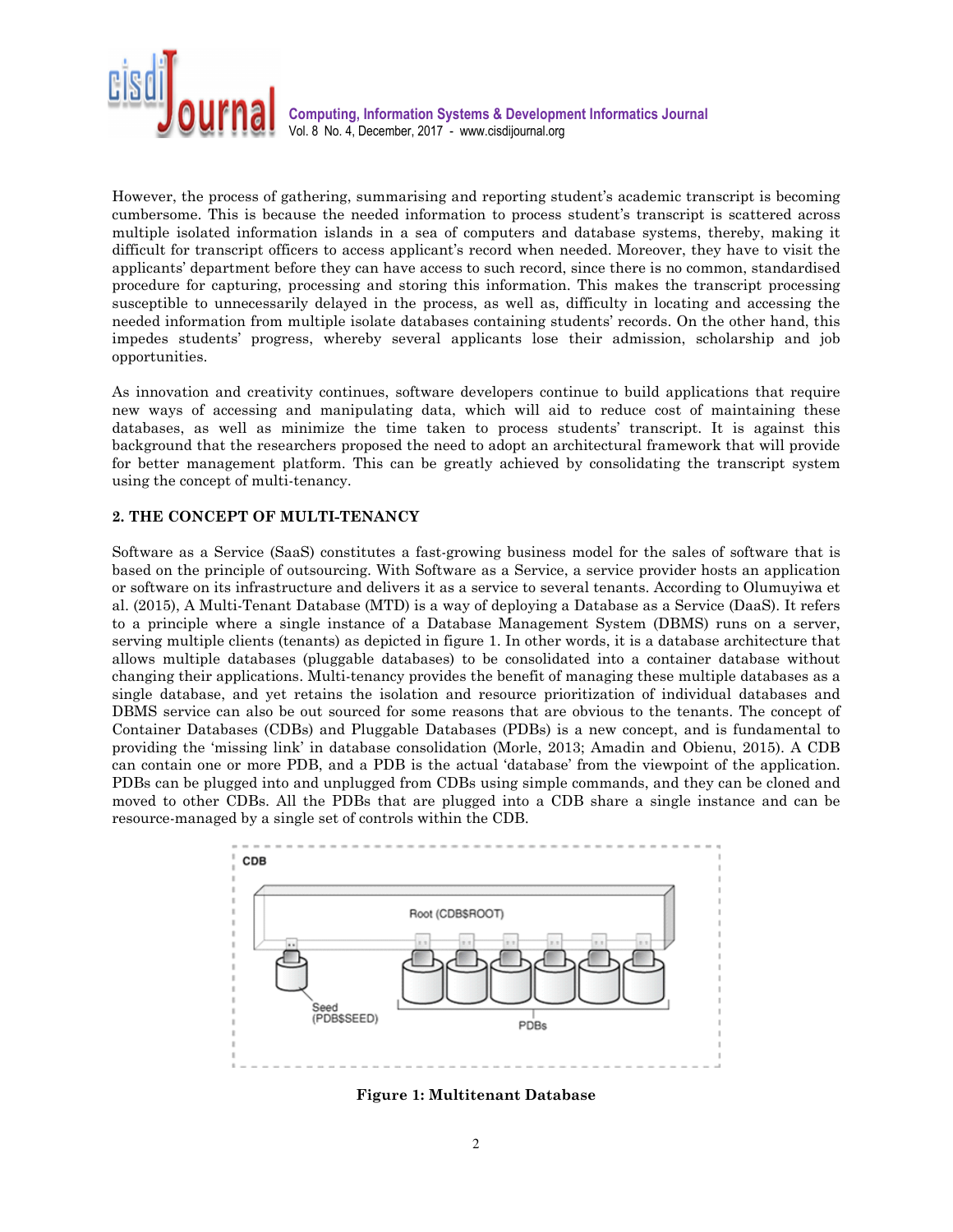

Since coming into the limelight around 2010, multi-tenancy has been gaining momentum in the computing world as a better means of database deployment with greater accessibility. Different operations and operators have benefitted from its ease of use, with many spheres of life been affected. Transcript processing is one challenging data processing area that needs the 'Macedonia call' for multi-tenant database to enhance real-time accessibility by user. Although multi-tenant database require more complex implementation, it is significantly economical to maintain over time, especially as the number of users it serve grows (Chappell 2012).

## **3. THE NEED FOR MULTI-TENANT SYSTEM**

Generally, information about students as well as examination results for each semester are expected to be properly calculated and preserved by educational institutions (Abel and Abu, 2013). Despite the existence of several student results' computation systems, many institutions still compute and store student's results manually and this can be traceable to high cost of acquisition (Orobor, 2015). The amount of time spent during preparation of students' transcript is high, such that there is an urgent need to greatly reduce it. This is also attributed to the immense volume of students records generate and stored in recent time. Studies have shown that multi-tenant database is essential in the educational sector for storage and retrieval of students' records (Amadin and Obienu, 2015). Currently, Educational institutions in Nigeria manage student information independently and in their own ways. There is no common, standardised procedure for capturing, processing and storing this information. These days, it is fairly common to find hundreds, or thousands of databases scattered over many machines within an institution with reasonably large size holding students' record. This has kept the needed information to process students' transcript disintegrated in different database systems.



**Figure 2: Current Scenario for Transcript Requesting Processing**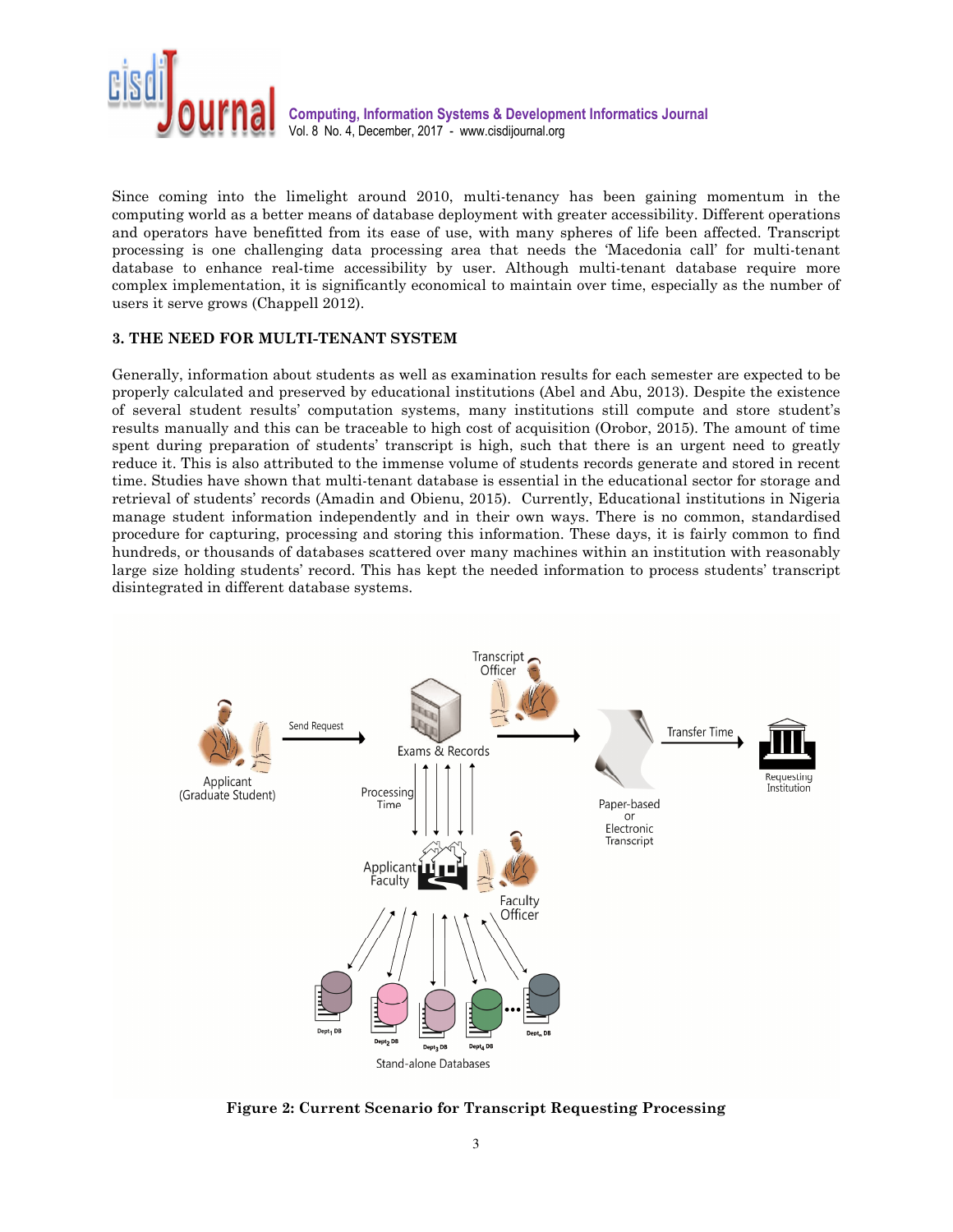

This current scenario is described in Figure 2. The student, who wishes to obtain a transcript from a particular college/university, has to first send a request to the exams and record department responsible for issuing the transcript, either by mail, fax, or by person. Then the transcript officer visits the applicants' department for his/her record. Afterward, the office issues a paper-based transcript after some processing time. Then this transcript is mailed to the particular institution the student requested. This in turn involves some transfer time. If the requested institution is international, then the transfer time is even longer. Thus the student has to make sure that sufficient time is given for the whole process to unfold so that the transcript reaches the destination on time.

On the other hand, the institution issuing the transcript too has to utilize considerable time and efforts during the issuance of the paper-based transcript. For each request, it has to repeat the whole process of retrieving the student information, issuing transcripts, and transferring them to each and every institution the student requested. From the admission office point of view, this is susceptible to:

- I. Error while collecting documents and information from several computers and databases, and assemble them into a single application package for a particular applicant.
- II. Unnecessarily delayed in preparing the transcript, since the transcript officer has no direct access to the database systems containing the student's record.
- III. It also makes it easy for one to alter the scores of the student. This makes Nigeria's education system susceptible to fraud.
- IV. High operational cost associated with current model of database deployment.
- V. Low utilization of these dedicated database servers.

This makes efficient processing of transcripts impossible and thus contributes to the overall delay of the admission process. Moreover, this impedes students' progress, whereby several applicants lose their admission, scholarship and job opportunities. Unless an accurate and effective method is adopted, results computed are apt to convey misleading information to decision makers (Eyo and Ofoegbu, 2012). Taking University of Benin as a case study for this work, and considering the fact that students' record are disintegrated in different database systems, it becomes necessary to analyze and design a multitenant framework as a viable solution to realizing a transcript processing system that is timeless, efficient, and cost effective.

#### **4. THE PROPOSED SYSTEM FRAMEWORK**

With the aim to address the above drawbacks associated with the current transcript processing system, Multitenant Transcript Architecture (MTA) is proposed. This new architecture is adopted because it will provide flexibility to facilitate the student application process (Amadin and Obienu, 2015).

The Multitenant architecture of the transcript request system will be implemented through the concept of Pluggable Databases (PDBs). A PDB is a portable collection of schemas, schema objects, and non-schema objects that appears as a non-CDB. A PDB is essentially the same as what we have always used in the past, with all the generic data dictionary information removed. These PDBs cannot execute by themselves, they need to be plugged into a Container Database (CDB), which contains all the data dictionary information that is absent from the PDB. A CDB can host multiple PDBs, and so allows a single set of data dictionary information, background processes and memory allocation to be shared across multiple PDBs.

Figure 3 provides an overview of transcript request processing using the concept of multi-tenant architecture. In this scenario, the applicant can interact with University web interface (Provided by the institution the applicant graduated from), which in turn interact with the web service (provided by the requesting institution). The Application Server receives the request and confirms details provided by the applicant (E.g, Requesting Institution address or email).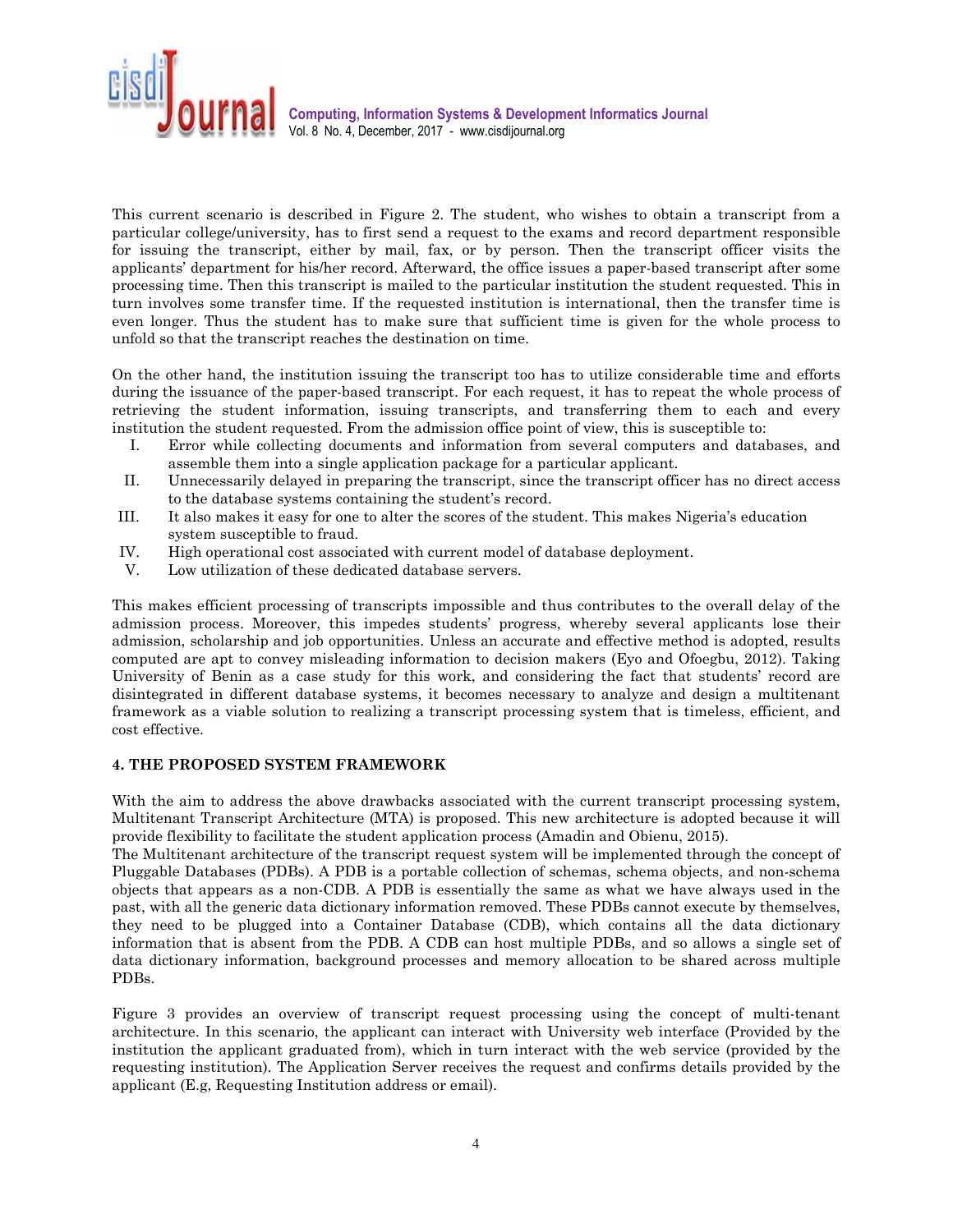

Then, it implements a distributed search of metadata regarding the system repositories. The output of search queries provides metadata information about applicant information and a link of their location. The transcript officer browse metadata information then selects a link of interest. Then access of data content that resides in multitenant databases is enabled. In accordance with this interface, the retrieval engine supports a restricted SQL query language to query the data.



**Figure 3: Proposed Framework with Multi-tenant Database** 

To support a distributed access to data, the query has to be transformed in a format supported by the system. A software module, called query adjuster, takes charge of the dynamic translation of the original query into a supported format when queried. This engine maps the user global query into local queries, each for a different query execution engine of some remote publishing site, and a composition query for producing the final result. The query execution engine has a runtime system to integrate the results of local queries. The container database has five containers: the root, seed and three Pluggable databases which represent each department database. The root is a collection of schemas, schema objects and nonschema objects to which all pluggable databases belong. Every container database has only one root which is required to manage all pluggable databases. Pluggable database is a user created set of schemas and object. Each pluggable database has its own dedicated applications.